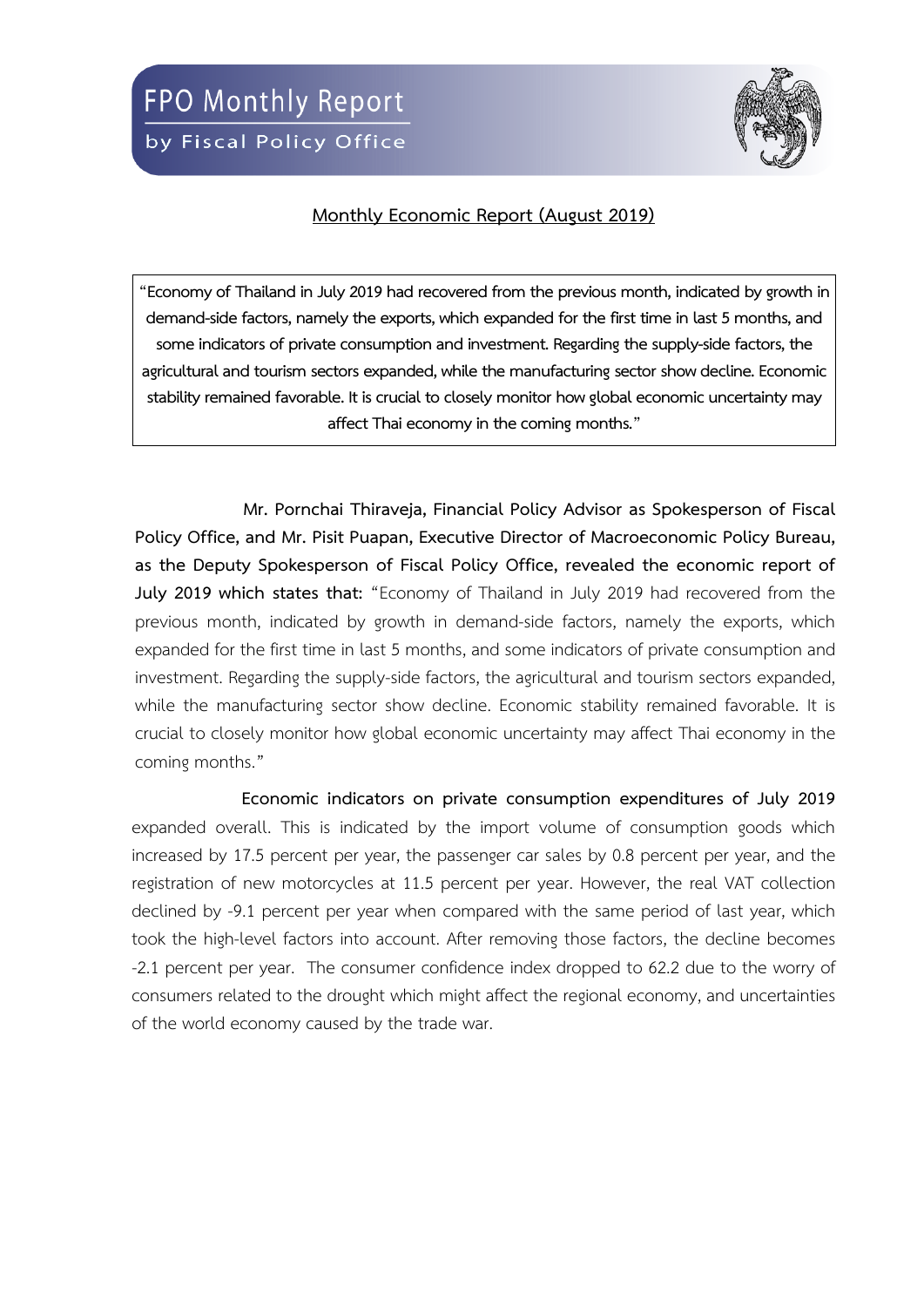|                                           | 2017  | 2018    |                | 2018           |                |                | 2019           |                |          |         |            |  |
|-------------------------------------------|-------|---------|----------------|----------------|----------------|----------------|----------------|----------------|----------|---------|------------|--|
| Private Consumption Indicators            |       |         | O <sub>1</sub> | O <sub>2</sub> | O <sub>3</sub> | O <sub>4</sub> | O <sub>1</sub> | O <sub>2</sub> | Jun      | Jul     | <b>YTD</b> |  |
| Real VAT collection (%YoY)                | 3.7%  | 5.6%    | 3.4%           | 1.1%           | 5.9%           | 4.6%           | 1.7%           | 0.4%           | $-5.6%$  | $-9.1%$ | $-0.5%$    |  |
| %gog SA / %mom SA                         |       |         | 2.5%           | 0.5%           | 1.6%           | 0.0%           | $-2.0%$        | 0.7%           | $-8.2%$  | 3.2%    |            |  |
| Import volume of consumption goods (%YoY) | 4.7%  | 8.4%    | 0.2%           | 3.2%           | 5.3%           | 10.0%          | 0.7%           | $-1.5%$        | $-8.2%$  | 17.5%   | 1.9%       |  |
| %gog SA / %mom SA                         |       |         | 4.3%           | 0.3%           | 2.8%           | 2.3%           | $-5.5%$        | 1.6%           | $-6.3%$  | 23.3%   |            |  |
| Passenger car sales (%YoY)                | 23.7% | 15.4%   | 38.7%          | 13.9%          | 11.2%          | 33.9%          | 13.9%          | 3.7%           | $-4.6%$  | 0.8%    | 7.4%       |  |
| %gog SA / %mom SA                         |       |         | 19.5%          | $-1.0%$        | 1.7%           | 12.2%          | $-5.5%$        | 1.3%           | $-3.7%$  | 1.8%    |            |  |
| Registration of new motorcycles (%YoY)    | 4.5%  | $-2.9%$ | 3.2%           | 8.3%           | 0.2%           | 6.5%           | $-0.1%$        | $-7.1%$        | $-15.3%$ | 11.5%   | $-1.7%$    |  |
| %gog SA / %mom SA                         |       |         | 3.9%           | 3.6%           | $-2.8%$        | 1.4%           | 8.2%           | $-5.7%$        | $-9.9%$  | 31.3%   |            |  |
| Consumer confidence index (level)         | 64.0  | 67.8    | 64.2           | 64.3           | 62.4           | 65.2           | 68.1           | 64.8           | 63.4     | 62.2    | 65.8       |  |
| Farmers' real incomes (FPO) (%YoY)        | 3.4%  | 0.8%    | 20.6%          | 12.2%          | $-0.4%$        | $-9.1%$        | 1.6%           | $-1.8%$        | 4.7%     | 0.7%    | 0.1%       |  |

**Economic indicators on private investment for July 2019 improved from last month, indicated by growth in machinery and equipment sector, while the investment in construction sector remains declining.** The investment in machinery and equipment sector is indicated by the import volume of capital which recovered at 9.9 percent per year, while the commercial car sales declined by -2.4 percent per year. The investment in construction sector is indicated by cement sales which declined by -4.5 percent per year, alongside with real estate tax collection which also dropped by -6.0 percent per year, and the construction material price index by -2.0 percent per year. This is particularly due to the decline in the metal category index and sales in metal products.

|                                          |         | 2018  |                | 2018           |                |                | 2019           |                |          |         |            |  |
|------------------------------------------|---------|-------|----------------|----------------|----------------|----------------|----------------|----------------|----------|---------|------------|--|
| Private Investment Indicators            | 2017    |       | O <sub>1</sub> | O <sub>2</sub> | O <sub>3</sub> | O <sub>4</sub> | O <sub>1</sub> | O <sub>2</sub> | Jun      | Jul     | <b>YTD</b> |  |
| Machinery and equipment sector           |         |       |                |                |                |                |                |                |          |         |            |  |
| Import volume of capital goods (%YoY)    | 6.3%    | 3.4%  | 1.2%           | 9.8%           | 8.4%           | 6.2%           | $-9.5%$        | $-6.1%$        | $-12.6%$ | 9.9%    | $-5.4%$    |  |
| %qoq SA / %mom SA                        |         |       | 2.0%           | 1.4%           | 3.7%           | $-1.3%$        | $-5.5%$        | 2.3%           | $-6.0%$  | 15.5%   |            |  |
| Commercial car sales (%YoY)              | 7.5%    | 22.2% | 5.3%           | 2.2%           | 12.8%          | 9.5%           | 9.5%           | 2.9%           | $-0.2%$  | $-2.4%$ | 5.0%       |  |
| %qoq SA / %mom SA                        |         |       | 6.6%           | $-1.4%$        | 6.1%           | $-1.5%$        | $-3.9%$        | 4.0%           | $-4.0%$  | 0.9%    |            |  |
| Construction sector                      |         |       |                |                |                |                |                |                |          |         |            |  |
| Real estate tax collection (%YoY)        | $-0.9%$ | 14.2% | $-9.7%$        | $-8.4%$        | 12.3%          | 3.1%           | 4.9%           | $-15.6%$       | $-15.7%$ | $-6.0%$ | $-6.0%$    |  |
| %gog SA / %mom SA                        |         |       | $-4.4%$        | 3.7%           | 5.5%           | $-1.3%$        | 2.1%           | $-18.0%$       | 0.0%     | 5.5%    |            |  |
| Cement sales (%YoY)                      | 1.3%    | 4.9%  | 0.5%           | $-1.6%$        | 3.5%           | 3.1%           | $-3.0%$        | $-3.9%$        | $-3.4%$  | $-4.5%$ | $-3.6%$    |  |
| %gog SA / %mom SA                        |         |       | 3.3%           | $-3.1%$        | 0.9%           | 1.8%           | $-6.3%$        | $-1.1%$        | 0.7%     | 1.9%    |            |  |
| Construction material price index (%YoY) | 1.9%    | 2.6%  | 2.0%           | $-1.0%$        | 3.0%           | 3.6%           | 0.0%           | 0.0%           | $-0.8%$  | $-2.0%$ | $-0.3%$    |  |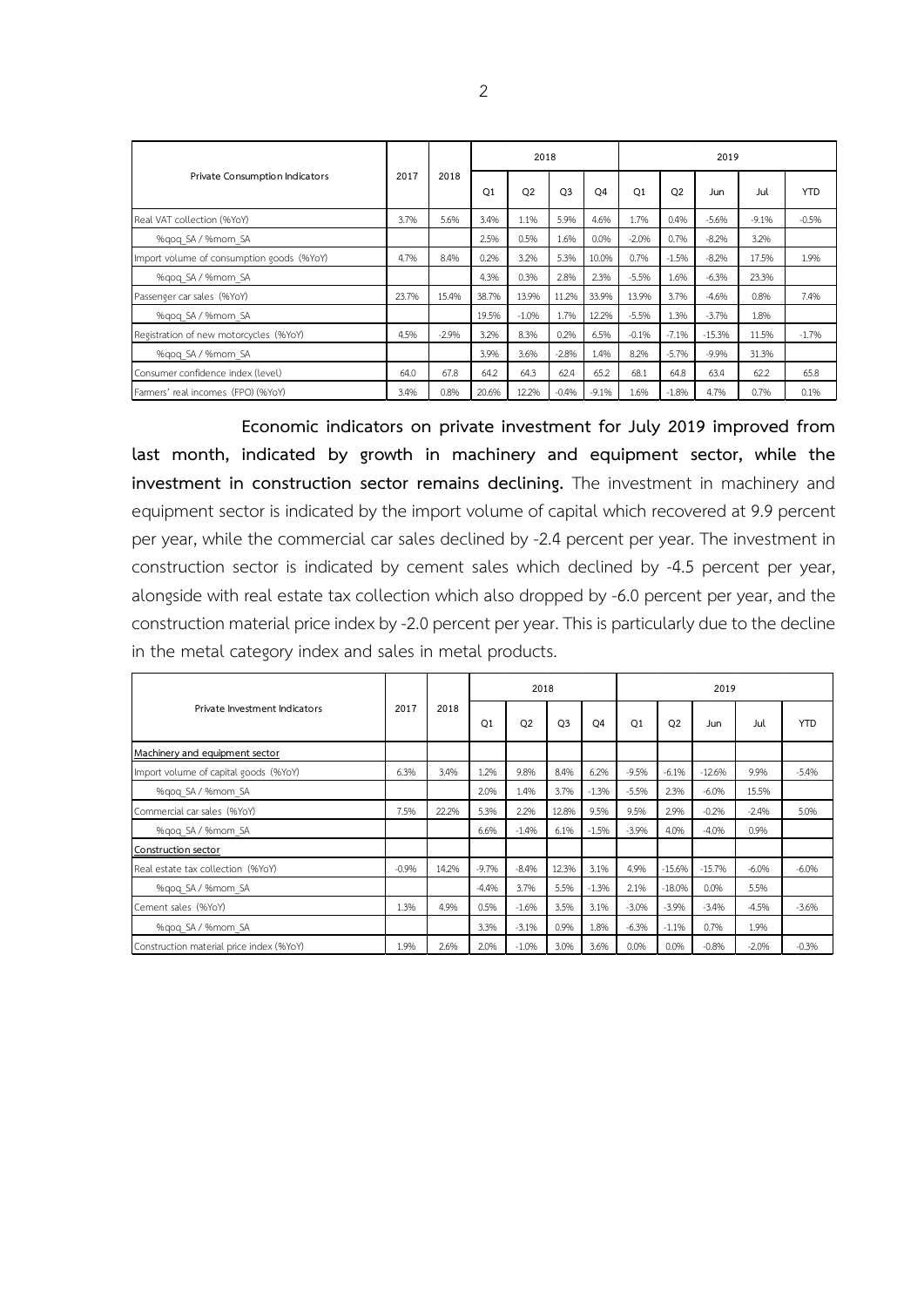**External demand in July 2019 improved,** indicated by the exports in form of US dollar which grew at 4.3 percent per year, particularly the value of export to USA, Japan, and China which recovered. Examples of products with significantly growing exports are cosmetics, soaps and skin care products, clothes, motorcycle and the components, furniture and the components, frozen processed vegetables and fruits, rubber, etc. The import of products in form of US dollar grew at 1.7 percent per year. The balance of trade in July 2019 results in surplus at 110 million US dollar.

|                     |        |         | 2018    |       |                | 2018           |          | 2019     |                |          |          |            |  |  |
|---------------------|--------|---------|---------|-------|----------------|----------------|----------|----------|----------------|----------|----------|------------|--|--|
| Export              | Share  | 2017    |         | Q1    | Q <sub>2</sub> | Q <sub>3</sub> | Q4       | Q1       | Q <sub>2</sub> | Jun      | Jul      | <b>YTD</b> |  |  |
| <b>Total Export</b> | 100.0% | 9.9%    | 6.9%    | 12.2% | 11.2%          | 3.0%           | 2.0%     | $-2.1%$  | $-3.8%$        | $-2.1%$  | 4.3%     | $-1.9%$    |  |  |
| China               | 12.0%  | 24.0%   | 2.7%    | 4.1%  | 16.0%          | $-2.3%$        | $-4.8%$  | $-10.4%$ | $-9.1%$        | $-14.9%$ | 6.2%     | $-7.6%$    |  |  |
| U.S.A               | 11.1%  | 8.5%    | 5.5%    | 9.1%  | 6.8%           | 0.1%           | 6.8%     | 32.1%    | 3.3%           | $-2.1%$  | 9.8%     | 16.3%      |  |  |
| Japan               | 9.9%   | 7.7%    | 13.0%   | 24.9% | 11.3%          | 8.6%           | 8.2%     | $-1.8%$  | $-2.3%$        | $-2.0%$  | 8.0%     | $-0.7%$    |  |  |
| EU                  | 9.0%   | 8.1%    | 5.1%    | 11.0% | 11.2%          | 2.5%           | $-3.7%$  | $-6.8%$  | $-7.3%$        | $-7.7%$  | $-2.4%$  | $-6.4%$    |  |  |
| Australia           | 5.1%   | 3.5%    | 2.9%    | 14.0% | 10.3%          | $-3.3%$        | $-7.4%$  | $-11.7%$ | $-7.5%$        | $-0.3%$  | 20.8%    | $-5.6%$    |  |  |
| Vietnam             | 5.1%   | 22.9%   | 11.9%   | 18.7% | 6.7%           | 13.1%          | 10.0%    | 5.8%     | 2.7%           | $-4.5%$  | $-6.6%$  | 2.5%       |  |  |
| Hong Kong           | 5.0%   | 7.2%    | 1.8%    | 1.4%  | 9.5%           | 2.8%           | $-6.3%$  | $-13.6%$ | $-5.1%$        | $-10.0%$ | 4.7%     | $-7.6%$    |  |  |
| Malaysia            | 4.6%   | 7.4%    | 12.6%   | 15.5% | 12.6%          | 19.4%          | 3.6%     | $-3.3%$  | $-8.5%$        | $-11.5%$ | $-9.6%$  | $-6.4%$    |  |  |
| Indonesia           | 4.1%   | 8.2%    | 15.9%   | 21.4% | 13.4%          | 19.4%          | 9.8%     | $-9.9%$  | $-18.9%$       | $-10.0%$ | $-15.5%$ | $-14.7%$   |  |  |
| Singapore           | 3.7%   | 0.8%    | 13.6%   | 12.3% | $-7.6%$        | 24.9%          | 29.2%    | $-10.9%$ | 10.8%          | 29.4%    | 8.5%     | 1.3%       |  |  |
| Middle East         | 3.4%   | $-1.8%$ | $-5.1%$ | 11.1% | $-10.3%$       | $-6.2%$        | $-13.7%$ | $-7.3%$  | $-8.3%$        | $-10.0%$ | 5.0%     | $-6.1%$    |  |  |
| Philippines         | 3.1%   | 8.6%    | 13.9%   | 14.0% | 23.2%          | 23.6%          | $-2.8%$  | $-7.7%$  | $-17.4%$       | $-25.4%$ | $-31.6%$ | $-15.9%$   |  |  |
| Africa              | 3.0%   | 10.9%   | 10.8%   | 21.3% | 22.4%          | 5.3%           | $-2.4%$  | $-4.6%$  | $-11.0%$       | $-22.3%$ | 1.5%     | $-6.6%$    |  |  |
| India               | 3.0%   | 25.7%   | 17.8%   | 32.8% | 27.7%          | 14.3%          | $-0.4%$  | 1.3%     | 4.9%           | 8.1%     | 7.3%     | 3.6%       |  |  |
| South Korea         | 2.0%   | 14.4%   | 6.0%    | 6.7%  | 12.3%          | 3.0%           | 1.6%     | $-6.6%$  | $-0.3%$        | $-1.8%$  | $-3.0%$  | $-3.3%$    |  |  |
| Taiwan              | 1.6%   | 19.0%   | $-0.9%$ | 11.5% | 1.6%           | $-10.1%$       | $-5.3%$  | $-14.5%$ | $-6.3%$        | $-12.7%$ | 12.9%    | $-7.3%$    |  |  |
| PS. ASEAN-9         | 27.1%  | 8.9%    | 14.9%   | 15.1% | 13.6%          | 21.8%          | 9.6%     | $-4.5%$  | $-5.9%$        | $-5.9%$  | $-9.0%$  | $-5.8%$    |  |  |
| PS. ASEAN-5         | 15.5%  | 6.1%    | 13.6%   | 16.1% | 9.4%           | 20.2%          | 9.3%     | $-7.8%$  | $-8.7%$        | $-3.5%$  | $-8.5%$  | $-8.3%$    |  |  |
| PS. Indochina-4     | 11.6%  | 12.9%   | 16.7%   | 13.8% | 19.9%          | 24.1%          | 9.9%     | 0.0%     | $-2.0%$        | $-9.3%$  | $-9.7%$  | $-2.3%$    |  |  |

**Supply-side indicators in July 2019 revealed that the tourism and agricultural sectors grew, while the manufacturing sector continued to slow.** The tourism sector is indicated by the number of inbound foreign tourists at July 2019, which totaled 3.33 million, an increase at 4.7 percent per year. This is due to the rise in the number of Chinese tourists for the first time in 5 months, at 5.8 percent per year, alongside tourists from another countries, e.g. India, Laos and Malaysia. This results in the total revenue from foreign tourists at 167,283 million baht, a growth at 3.1 percent per year. The growth in agricultural sector is indicated by the Agricultural Production Index which grew slightly at 0.2 percent per year. Meanwhile, the decline in manufacturing sector is indicated by the Manufacturing Production Index, which dropped by -3.2 percent per year. The Thai Industries Sentiment Index also dropped to 93.5, due to the worry of entrepreneurs regarding the drought, and the ongoing trade war which might affect the confidence of foreign investors.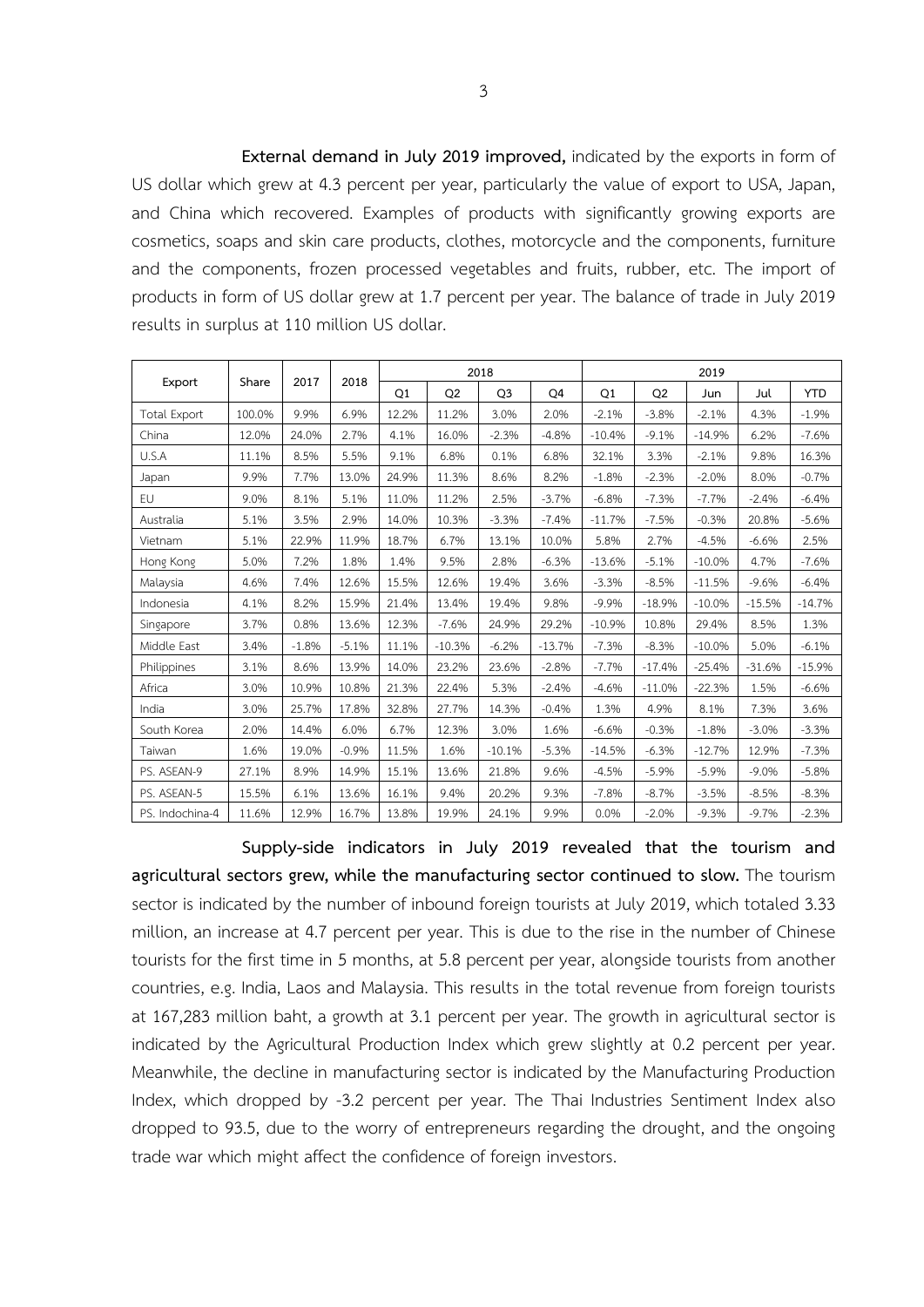|                                                |      | 2018 |      | 2018           |                |                | 2019    |                |         |         |            |  |
|------------------------------------------------|------|------|------|----------------|----------------|----------------|---------|----------------|---------|---------|------------|--|
| Supply Side Indicators                         | 2017 |      | Q1   | Q <sub>2</sub> | O <sub>3</sub> | O <sub>4</sub> | Q1      | Q <sub>2</sub> | Jun     | Jul     | <b>YTD</b> |  |
| Agricultural Production Index (%YoY)           | 6.3% | 7.3% | 9.7% | 13.9%          | 13.8%          | $-2.8%$        | 2.6%    | $-2.4%$        | $-0.3%$ | 0.2%    | 0.4%       |  |
| Manufacturing Production Index (%YoY)          | 1.8% | 3.6% | 0.6% | 0.8%           | 2.0%           | 3.9%           | $-1.2%$ | $-2.5%$        | $-5.3%$ | $-3.2%$ | 4.5%       |  |
| Thai Industries Sentiment Index (TISI) (level) | 86.3 | 91.6 | 87.0 | 85.5           | 85.2           | 87.3           | 95.2    | 95.1           | 94.5    | 93.5    | 94.9       |  |
| Number of Inbound Foreign Tourists (%YoY)      | 9.4% | 7.3% | 2.0% | 9.0%           | 7.7%           | 20.2%          | 2.1%    | 1.4%           | .3%     | 4.7%    | 2.2%       |  |
| %gog SA / %mom SA                              |      |      | 9.5% | 6.0%           | 3.8%           | 0.9%           | 0.5%    | $-75.4%$       | 4.7%    | $-1.3%$ |            |  |

**Internal economic stability in July 2019 remained favorable**, indicated by the headline inflation at 1.1 percent per year. Ignoring products in food and energy categories, the core inflation is at 0.4 percent per year. The unemployment rate is at 1.1 percent of total labors. Public debt per GDP at the end of June 2019 is at 41.3 percent, a number under the regulation of fiscal discipline which designates the maximum at 60 percent. External economic stability remains robust, and is capable of tackling risk factors of world economy. This is indicated by the International Reserves Position at the end of July 2562 at a high level of 218.4 billion US dollar. Incidentally, Fitch Ratings and Moody's Investor Service have adjusted the confidence level of Thai economy from "Stable Outlook" to "Positive Outlook", with Rating BBB+ (Fitch) and Baa1 (Moody's) in July 2019, indicating the confidence of foreign investors regarding Thai economy.

|                                                            |       |       |                | 2018  |                |                | 2019           |                |         |         |            |  |
|------------------------------------------------------------|-------|-------|----------------|-------|----------------|----------------|----------------|----------------|---------|---------|------------|--|
| Macroeconomic stability indicators                         | 2017  | 2018  | O <sub>1</sub> | Q2    | Q <sub>3</sub> | O <sub>4</sub> | O <sub>1</sub> | O <sub>2</sub> | Jun     | Jul     | <b>YTD</b> |  |
| Internal Stability                                         |       |       |                |       |                |                |                |                |         |         |            |  |
| Unemployment rate (%)                                      | 1.2%  | 1.1%  | 1.2%           | 1.2%  | 1.2%           | 1.1%           | 0.9%           | 1.0%           | 0.9%    | 1.1%    | 1.0%       |  |
| Producer price index (%YoY)                                | 0.7%  | 0.4%  | 3.2%           | 0.1%  | $-0.5%$        | 0.0%           | $-0.4%$        | $-0.1%$        | $-1.1%$ | $-1.2%$ | $-0.4%$    |  |
| Headline inflation (%YoY)                                  | 0.7%  | 1.1%  | 1.3%           | 0.1%  | 0.4%           | 0.9%           | 0.7%           | 1.1%           | 0.9%    | 1.0%    | 0.9%       |  |
| Core inflation (%YoY)                                      | 0.6%  | 0.7%  | 0.7%           | 0.5%  | 0.5%           | 0.6%           | 0.6%           | 0.5%           | 0.5%    | 0.4%    | 0.6%       |  |
| Public debt (% of GDP)                                     | 41.2% | 41.9% | 41.7%          | 41.3% | 41.9%          | 41.2%          | 41.8%          | 41.3%          | 41.3%   | N/A     | 41.3%      |  |
| <b>External Stability</b>                                  |       |       |                |       |                |                |                |                |         |         |            |  |
| Current Account Balance (Billion USD)                      | 50.2  | 32.4  | 15.2           | 7.8   | 14.9           | 12.4           | 12.5           | 4.9            | 3.9     | N/A     | 3.9        |  |
| International Reserves Position (Billion USD)              | 202.6 | 205.6 | 180.9          | 185.6 | 199.3          | 202.6          | 212.2          | 215.8          | 215.8   | 218.4   | 218.4      |  |
| Net Forward (Billion USD)                                  | 36.7  | 33.7  | 26.6           | 31.3  | 31.2           | 36.7           | 32.6           | 34.5           | 34.5    | 32.2    | 32.2       |  |
| International reserves to short term external debt (times) | 3.3   | 3.3   | 3.2            | 3.3   | 3.1            | 2.9            | 3.4            | 3.5            | 3.5     | N/A     | 3.5        |  |